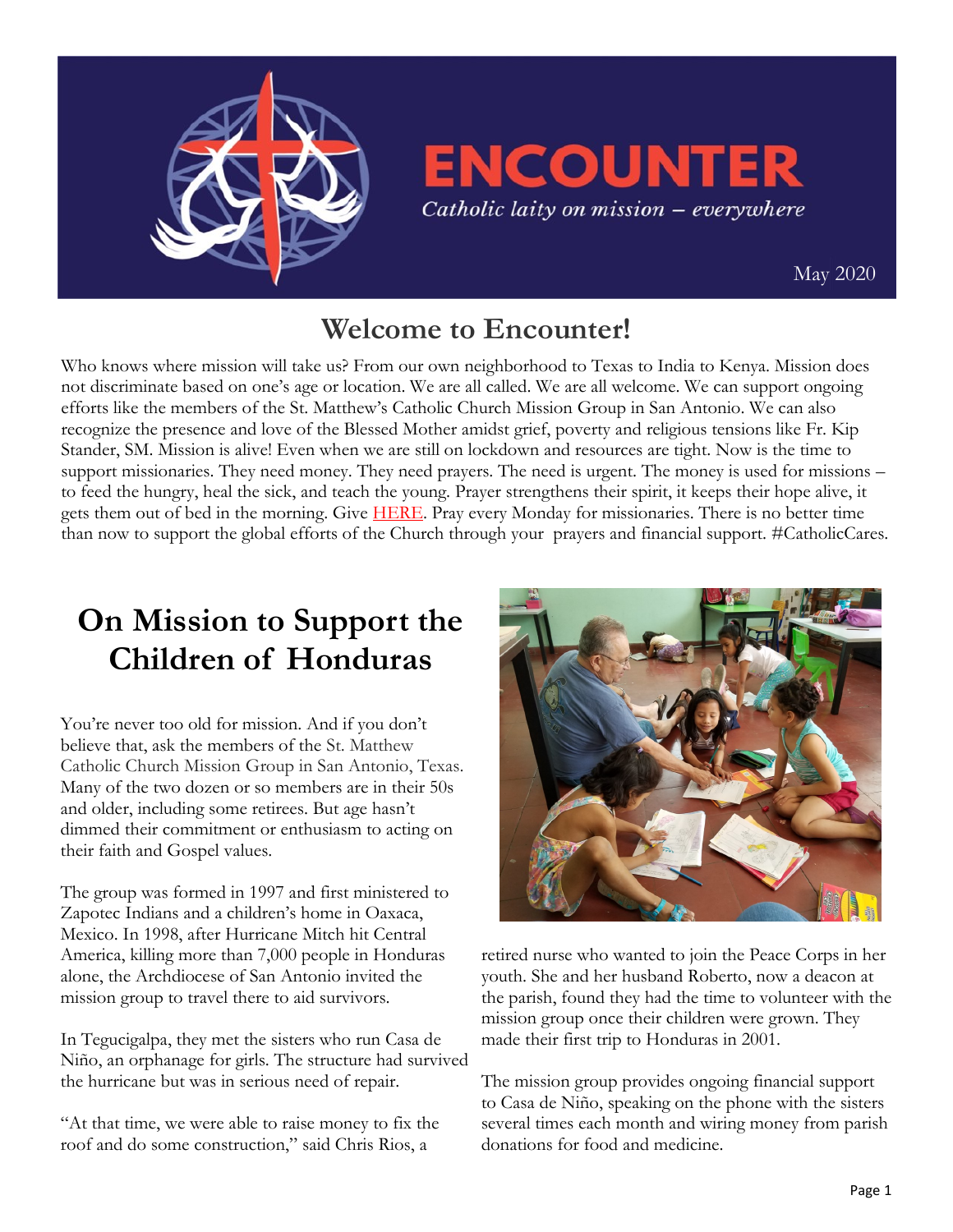"So far, the girls are doing very well. They're getting an education, getting the sacraments, they're wellnourished," said Chris. "We support them financially but also spiritually and emotionally. We call them our girls, or our children. They call us the grandmothers."

She added, "We're helping to bring the love of Christ to them and letting them know how much God loves them. I would say that is what mission is about."

The mission group also provides financial support to Casa Esperanza in Ciudad Acuña, Coahuila, across the border from Del Rio, Texas, and members visit several times each year to play with the children and offer religious activities.

#### **"We support them financially but also spiritually and emotionally. We call them our girls, or our children. They call us the grandmothers."**

Mary Baird has belonged to the group for about three years. She and her husband Raymond, also a member, joined St. Matthew's parish—where one of their sons sings in the choir, which they've since joined—after years of moving about for his military career. Mary has taught CCD and adult education and been a DRE, and the couple has taken part in Marriage Encounter.

At the time the Bairds joined, the mission group had been sponsoring pilgrimages to Rome and the Holy Land as well as fundraising cruises. The group's focus has shifted since to incorporate praying the rosary, days of reflection, local trips to religious shrines and guest speakers at meetings, as well as supporting the orphanage and other communities. Mary is currently the president.

The group raises money for people living in the colonias on both sides of the border in Piedras Negras, Mexico, and Eagle Pass, Texas. Members collect clothing, household goods, non-perishable food items, school supplies, medical supplies and equipment, toys and other items. Typically, they would deliver these supplies monthly, but those trips have been put on hold because of the pandemic.

The mission group also supports activities for the local Burmese community, which has about 200 families in St. Matthew's parish. Deacon Roberto has assisted them with Sunday liturgies, weddings, First Communions and

special Masses with visiting Burmese priests over the years.

Mary, who has been missing singing in the choir during quarantine, said she prays for the children and the sisters in Honduras, especially now.



"We support the mission with our prayers, our involvement, our engagement with people on the front lines," she said. "Mission means going out, being involved." The mission group remains in close contact with the sisters in Honduras during the pandemic, although the annual visit this spring was cancelled.

**"We're helping to bring the love of Christ to them and letting them know how much God loves them. I would say that is what mission is about."**

"We haven't had any word that anyone has gotten the virus so far," said Chris. "The girls haven't been going out at all, and the sisters only leave to get groceries. Thank God everybody is still well."

The mission group is holding its meetings via zoom right now and plans to restart fundraising efforts as soon as it is able, said Chris. "We trust in God and wait to see what the 'new normal' will be after the pandemic."

For more information, visit [https://stmatts.org/social-service-outreach.](https://stmatts.org/social-service-outreach) 

> Article by Julie Bourbon, ENCOUNTER Editor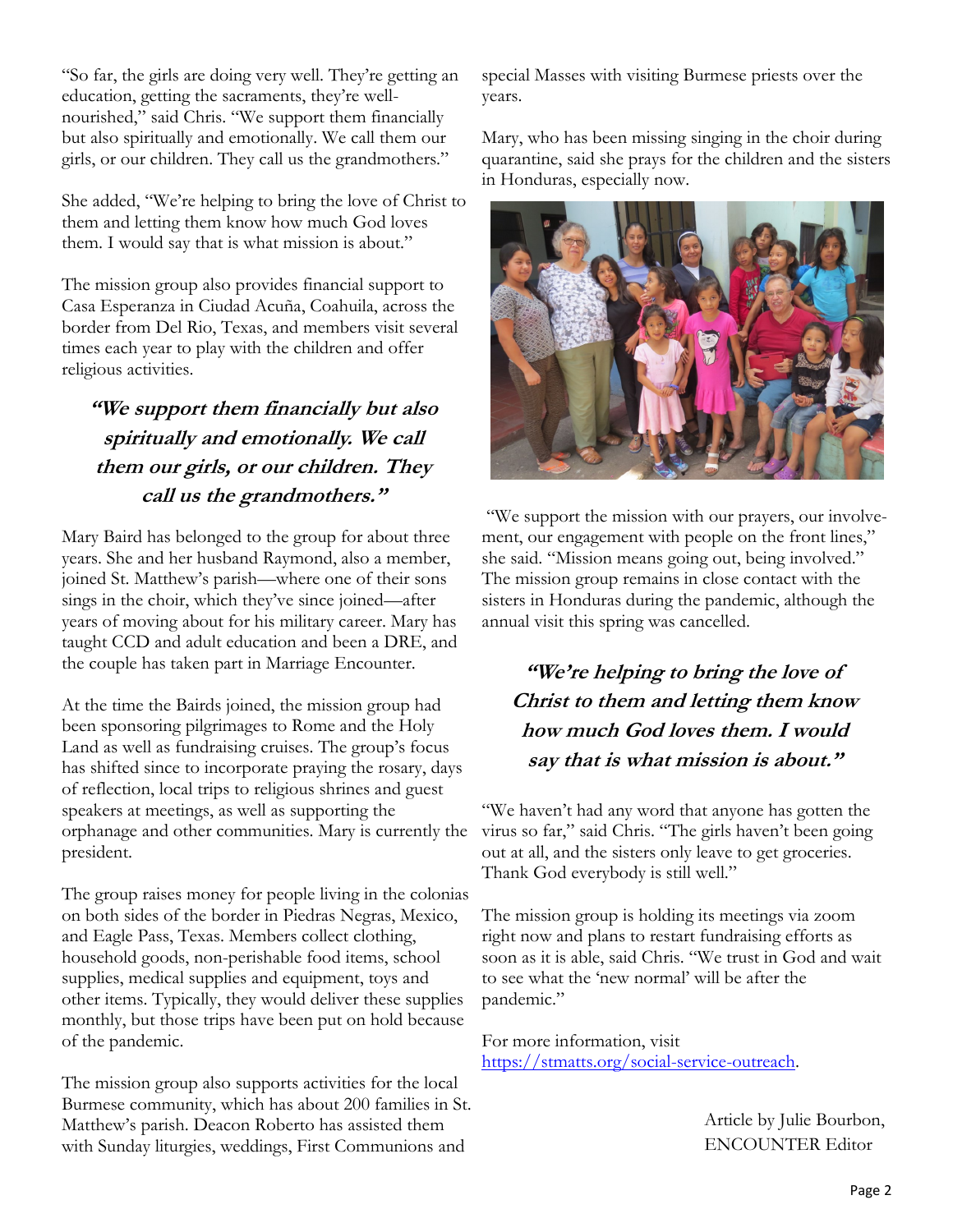# **Mary's Presence, As Developed by Experience in Mission** By Kip Stander, SM

I am a Marianist (Society of Mary), and so I draw grace and encouragement in my life and in my ministry from Mary, the Mother of Jesus. A phrase from the wedding at Cana that I carry in my heart is "and the mother of Jesus was there" (John 2:1). Her presence to me was broadened and deepened when I experienced the faith, inspiration, and nourishment the people of India and Kenya, both places where I have served, receive from her.

It is notable to me that the Cathedral Basilica in Nairobi, Kenya, is dedicated to the Holy Family. This name affirms the centrality of the family as the home of the heart and selfless care in day-to-day life in Africa. As I participated in a Holy Week Stations of the Cross in a Nairobi slum, I was reminded of the faithful women

### **"...Mary standing at the foot of the cross has a new depth of feeling and reality for me since I stood with others in the community in the places where mothers' sons were killed by violence."**

followers of Jesus in the Gospels. They not only attended to his needs, but also suffered with Jesus during his passion and death. Jesus meeting his sorrowful mother and Mary standing at the foot of the cross has a new depth of feeling and reality for me since I stood with others in the community in the places where mothers' sons were killed by violence. The same presence in grief was part of the prayer at the burial of children of single mothers.

My experience of Mary was broadened in India, as the cultural and social celebrations there are quite varied, with Marian shrines found throughout the country. They are popular destinations for pilgrimages. Yet, right in



Bengaluru (Bangalore) was one of my most eye-opening gifts. St. Mary's Basilica in Bengaluru was consecrated September 8, 1882. Each year, the city celebrates St. Mary's Feast with day-long festivities that include speeches and a parade with chariots. Christians, Muslims, and Hindus are all participants in honoring Mary on this day—a witness to the inspiration and love Mary calls forth from human hearts. Life in India has many tensions and many groups in active struggle with one another, but Mary's Feast expresses a unity of experience of the people of God.

The designation of Mary that has spoken to me over the years of my Marianist life is Mary as mother and model. My growth in appreciation of Mary is not limited to my time in mission, but the experience of Mary as mother was deeply enriched by my ministry in Kenya. I saw the care and willingness to endure suffering of mothers who toiled to eke out a living for their families. This added dimensions and depth to my perception of the person of Mary as a compassionate, sorrowful, and faith-filled mother.

**"Christians, Muslims, and Hindus are all participants in honoring Mary on this day a witness to the inspiration and love Mary calls forth from human hearts."**

My experience of ministry in India affirmed Mary as a model of faithful discipleship in all circumstances. She was a vibrant member of a diverse community, attentive